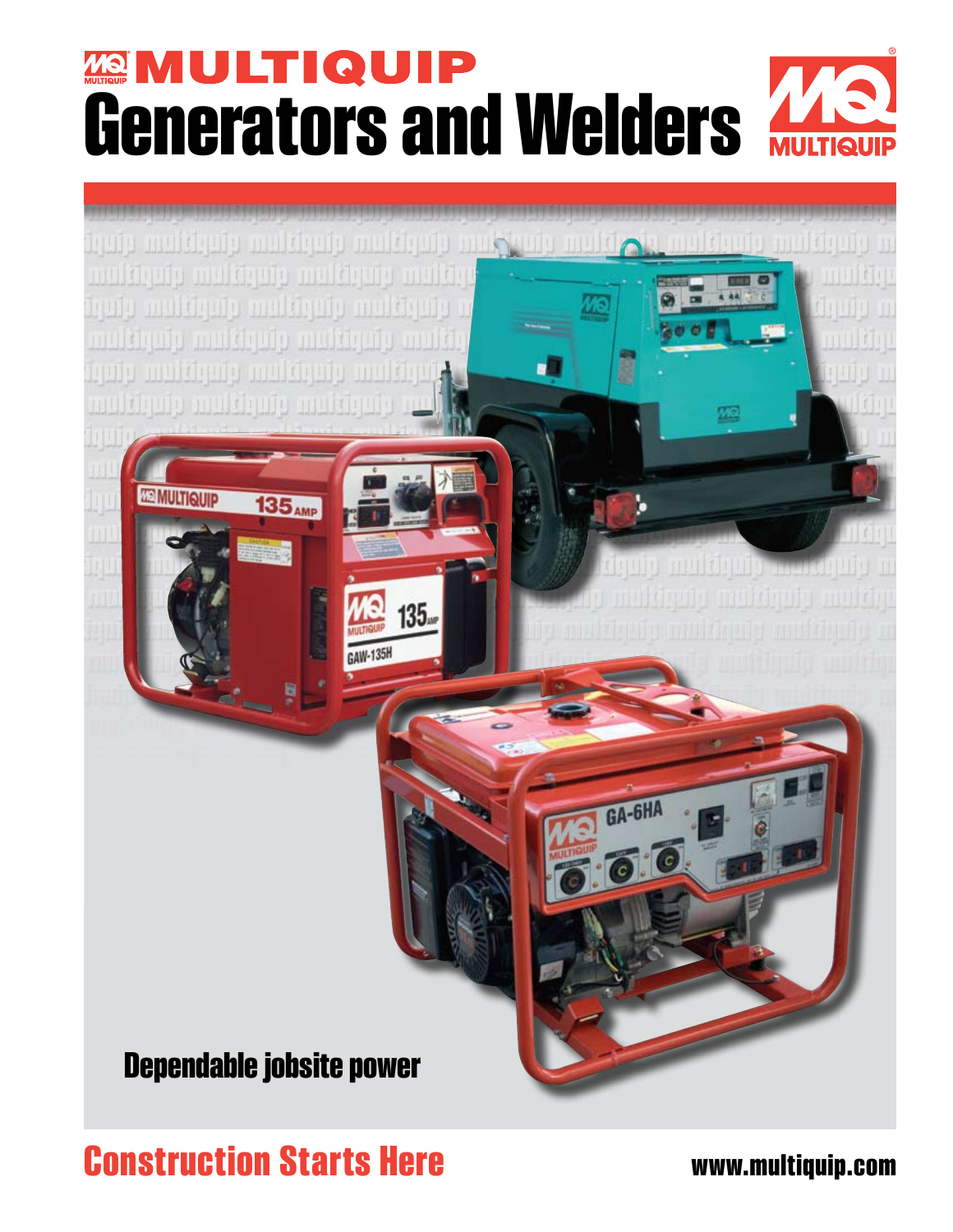

**Steel fuel tanks with sight gauge**

**Heavy-duty pipe frame**

**Honda or Robin engines with low-oil shutdown**

> **6000 watts max.** Honda engine Recoil start GA6HA

*Also available with Recoil/Electric* 

GA-6HA

*Start as Model GA-6HEA*

**Built-in lifting bail** *(3.6kW through 6kW models)*

**Idle control**

**Circuit breaker**

**Full-featured control panel**

**Brushless design**

**Full power switch** *(3.6kW and 6kW models)*

**100% copper windings** 

#### **Shock mounts**

*Features available on all models except where noted.*

### *Meet Multiquip's newest generator models... the preferred generators of contractors everywhere!*

- **Control Panel** Rugged new look withstands the rough handling on the job site or in the back of a truck.
- **Receptacles** Additional twist-lock receptacles have been added for operator convenience.
- **Lifting Bail** Standard on 3.6 kW to 6 kW models. Hinged design lays flat when not in use.
- **Engines** Multiquip generators are now available with either Honda GX-Series or Robin EX-Series industrial grade engines.
- **Electric Start** available on 6 kW models; standard on 9.7 kW model.
- **Brushless design** low maintenance for years of dependable service.
- **Superior voltage regulation** helps to keep tools and equipment running at optimal levels; helps them last longer.

### **Voltmeter**

This feature serves as a convenient diagnostic tool on the jobsite. The operator can quickly tell whether or not the generator is producing the correct voltage and prevent overheating of expensive tools and equipment.





### **Silent Type Muffler**

Reduces noise level on Honda units. USFS-approved spark arrestors standard on 2.5kW through 6kW Honda-powered models.

### **Reliability**

GA-Series generators use a brushless design that minimizes maintenance by eliminating the carbon brushes and slip rings common on competitive models.

#### **The best warranty in the industry.**

All GA-Series generators are covered by a two-year parts and labor warranty.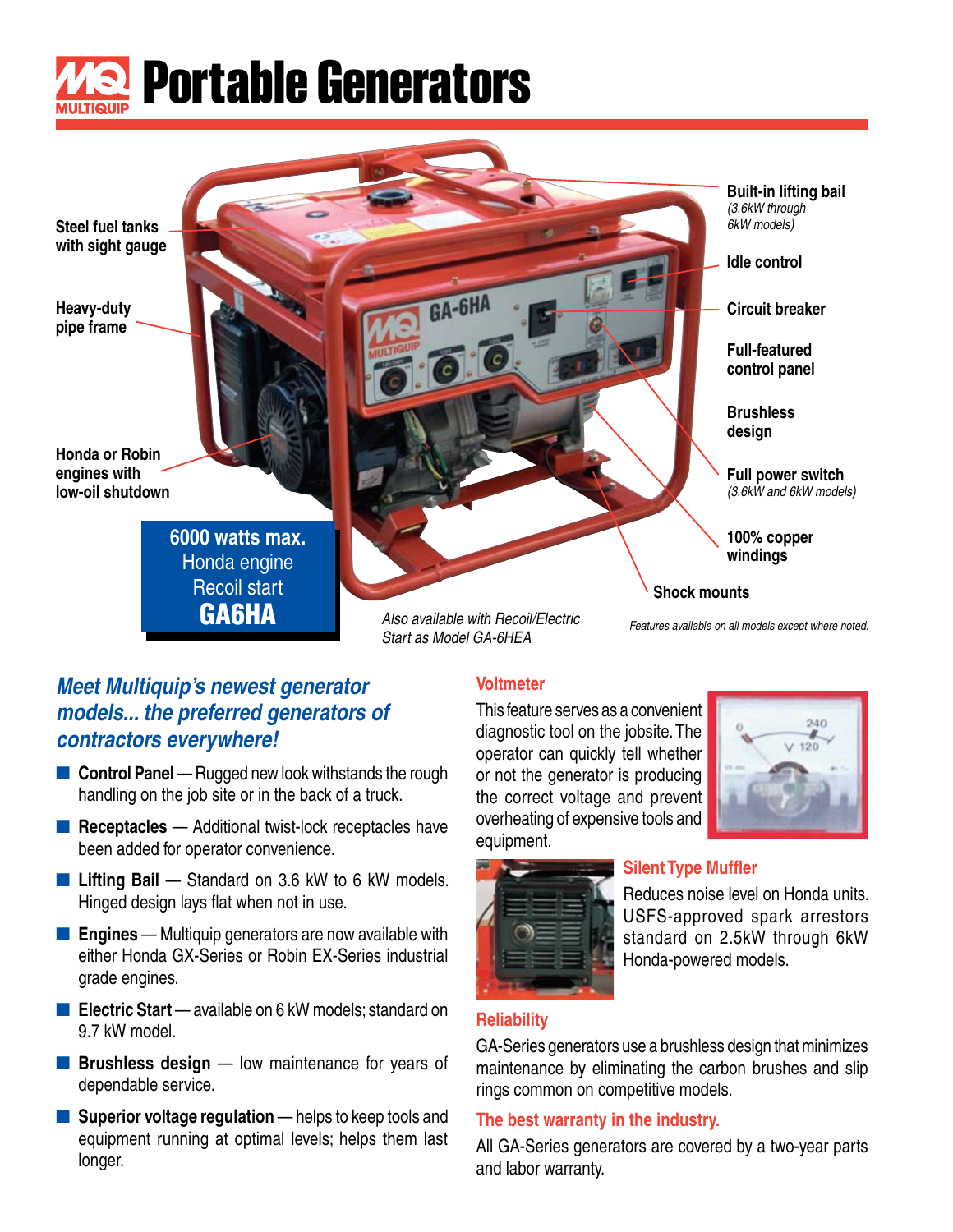### **There's a size and model for every application...**

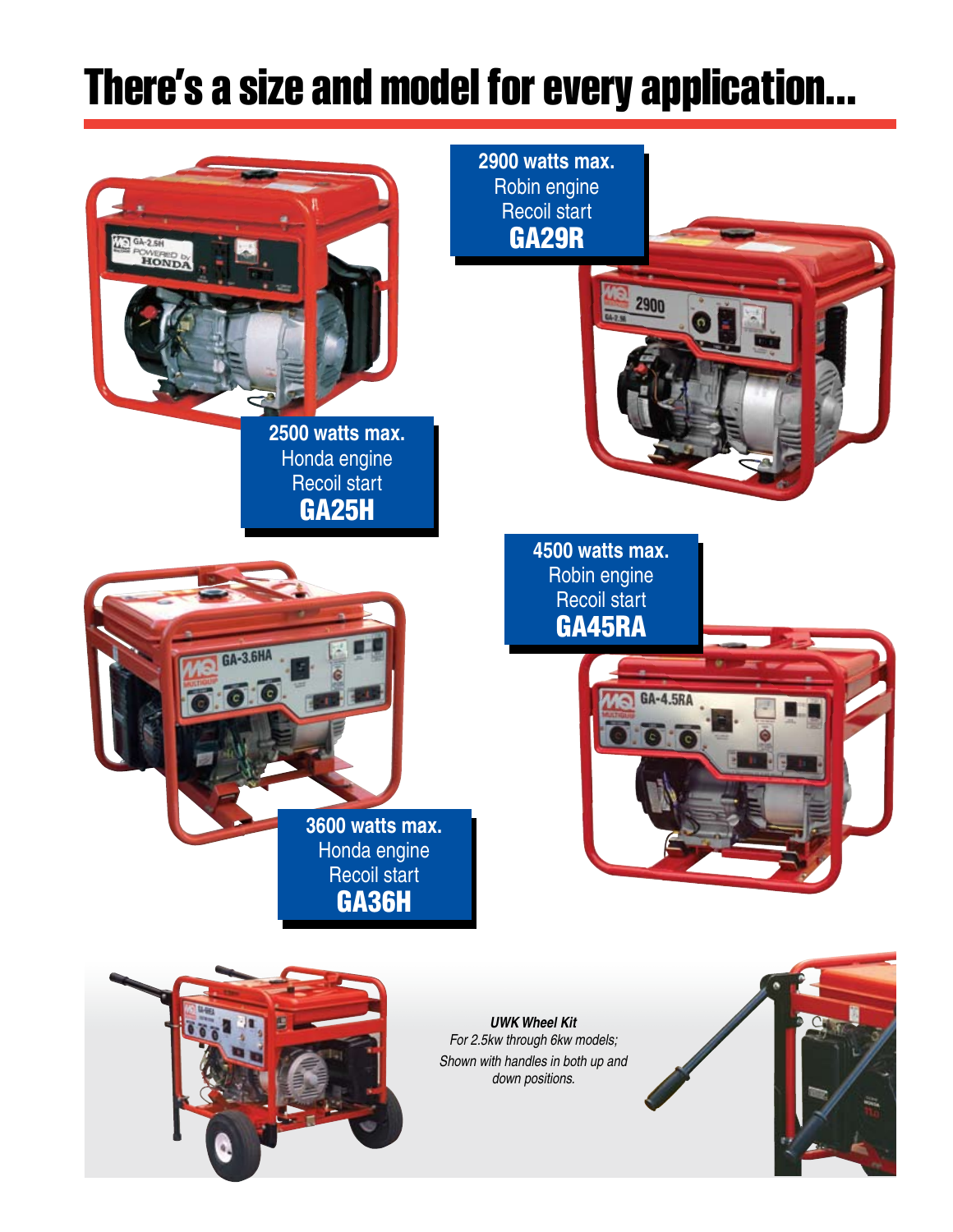



# **Diesel Powered Generator**

### **Delivers dependable performance for a variety of industrial and commercial applications.**

Compact, sound-attenuated package with full instrumentation, including hour meter and warning lights for oil, water and battery.

- **7kW maximum, 6kW continuous**
- **Brushless alternator design**
- **13.9 HP‡‡ water-cooled Kubota diesel engine**
- Quiet operation 65.7 dBA <sup>@</sup> 23 feet



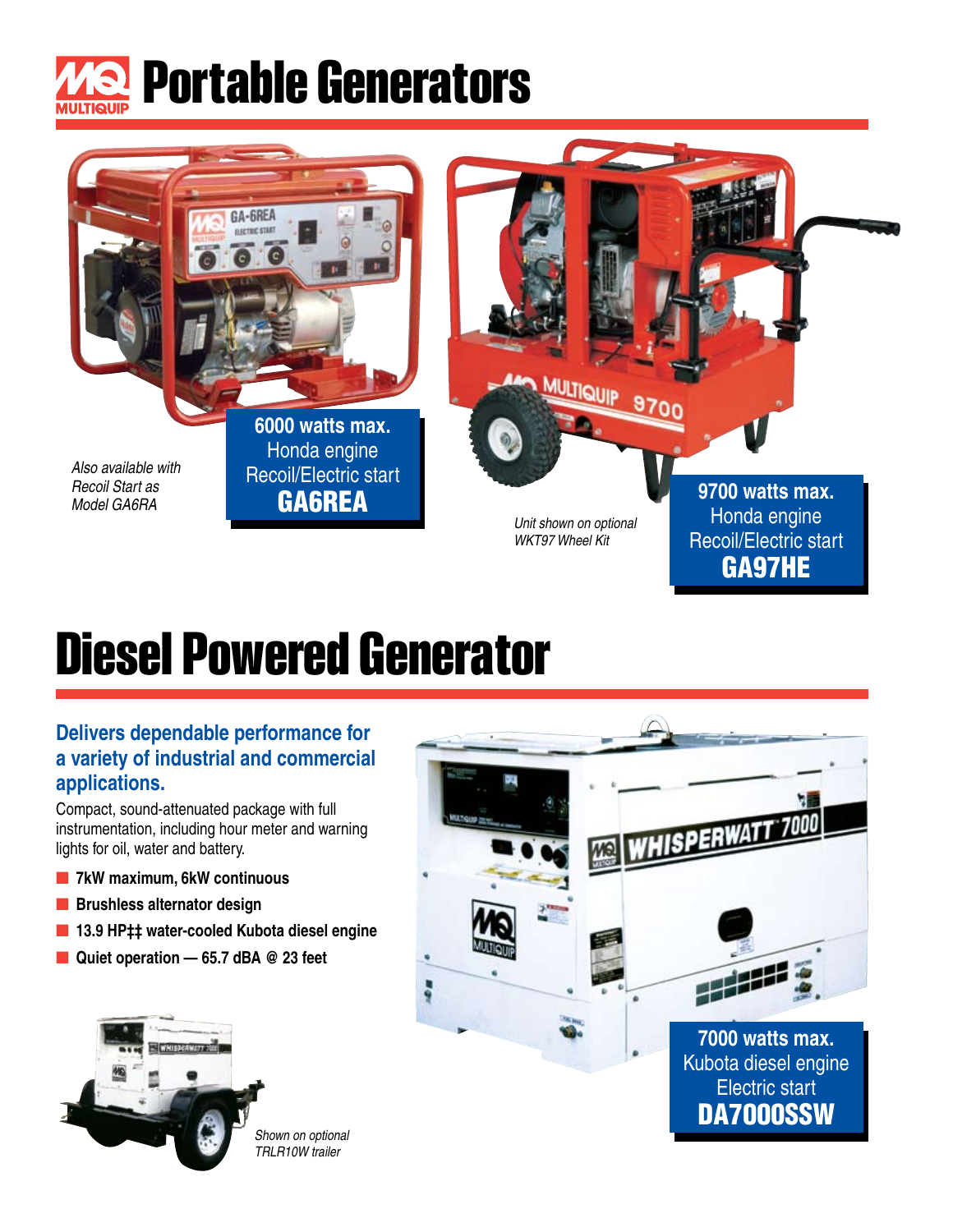# **High Cycle Generator**

### Simultaneously produces both 60 and 180 Hz power

### **The only choice for dual-use portable power.**

Simultaneously produces standard 60 Hz power and 180 Hz power for "high-cycle" concrete vibrators. No other high-cycle generator is this versatile.

- **Rugged control panel** withstands rough handling
- **Powers up to three Multiquip 2" high-cycle vibrators** or two of our 2<sup>5</sup>/<sub>8</sub>" vibrator heads (varries according to current requirements).
- Lifting bail standard hinged design lays flat when not in use.
- **Engine** powered by an 9.5 HP Honda GX-Series with low oil shutdown.



| 60 Hz Single Phase Output                                                                                               |                           |  |  |  |  |  |
|-------------------------------------------------------------------------------------------------------------------------|---------------------------|--|--|--|--|--|
| <b>Maximum Watts</b>                                                                                                    | 4 kW                      |  |  |  |  |  |
| <b>Continuous</b><br><b>Watts</b>                                                                                       | 3.6 kW                    |  |  |  |  |  |
| <b>Voltage</b>                                                                                                          | 120/240                   |  |  |  |  |  |
| Max./Cont.<br>Amp @ 120V                                                                                                | 33.3 / 16.6               |  |  |  |  |  |
| Max./Cont.<br>Amp @ 240V                                                                                                | 30/15                     |  |  |  |  |  |
|                                                                                                                         | 180 Hz Three Phase Output |  |  |  |  |  |
| Continuous<br>Watts                                                                                                     | 5 kVA                     |  |  |  |  |  |
| <b>Voltage</b>                                                                                                          | 240                       |  |  |  |  |  |
| Cont. Amp @<br><b>240V</b>                                                                                              | 12.5                      |  |  |  |  |  |
| <b>Power Factor</b>                                                                                                     | 80%                       |  |  |  |  |  |
| <b>Circuit Breaker</b>                                                                                                  | 15 amp                    |  |  |  |  |  |
| Receptacles*                                                                                                            |                           |  |  |  |  |  |
| (1) 5-20R 125V GFCI<br>(1) L5-30R 125V Twist-lock 30A<br>(1) L6-20R 250V Twist-lock 20A (3)<br>7410 250V Twist Lock 20A |                           |  |  |  |  |  |

|                                      | <b>Engine</b> |
|--------------------------------------|---------------|
| <b>Engine</b><br><b>Manufacturer</b> | Honda         |
| <b>Engine Model</b>                  | GX-160        |
| <b>Horsepower</b><br>$(kW)$ ##       | 9.5(7.1)      |
| <b>Rated Speed</b><br><b>RPM</b>     | 3,600         |
| <b>Low Oil</b><br><b>Shutdown</b>    | Standard      |
| <b>Starting System</b>               | Recoil        |
| <b>Fuel Capacity</b><br>gal. (Itr)   | 4.0(19)       |
| <b>Running Time</b><br>hr/tnk**      | 5.5           |
| <b>Fuel Gauge</b>                    | Standard      |
| <b>Automatic Idle</b><br>Control     | Standard      |

GDP5H

| <b>Dimensions and Weight</b> |             |  |  |  |  |
|------------------------------|-------------|--|--|--|--|
| Length in. (cm)              | 28.34 (720) |  |  |  |  |
| Width in. (cm)               | 22.04 (560) |  |  |  |  |
| Height in. (cm)              | 21.25 (540) |  |  |  |  |
| Dry Weigth Ib.<br>(kg)       | 235 (107)   |  |  |  |  |
| <b>Options</b>               |             |  |  |  |  |
| <b>Wheel Kit</b>             | UWK         |  |  |  |  |

\* See Receptacle Chart, Page 7.

\*\* Running time is computed at full load using fuel consumption rates supplied by engine manufacturer.

‡‡ See HP note on back page.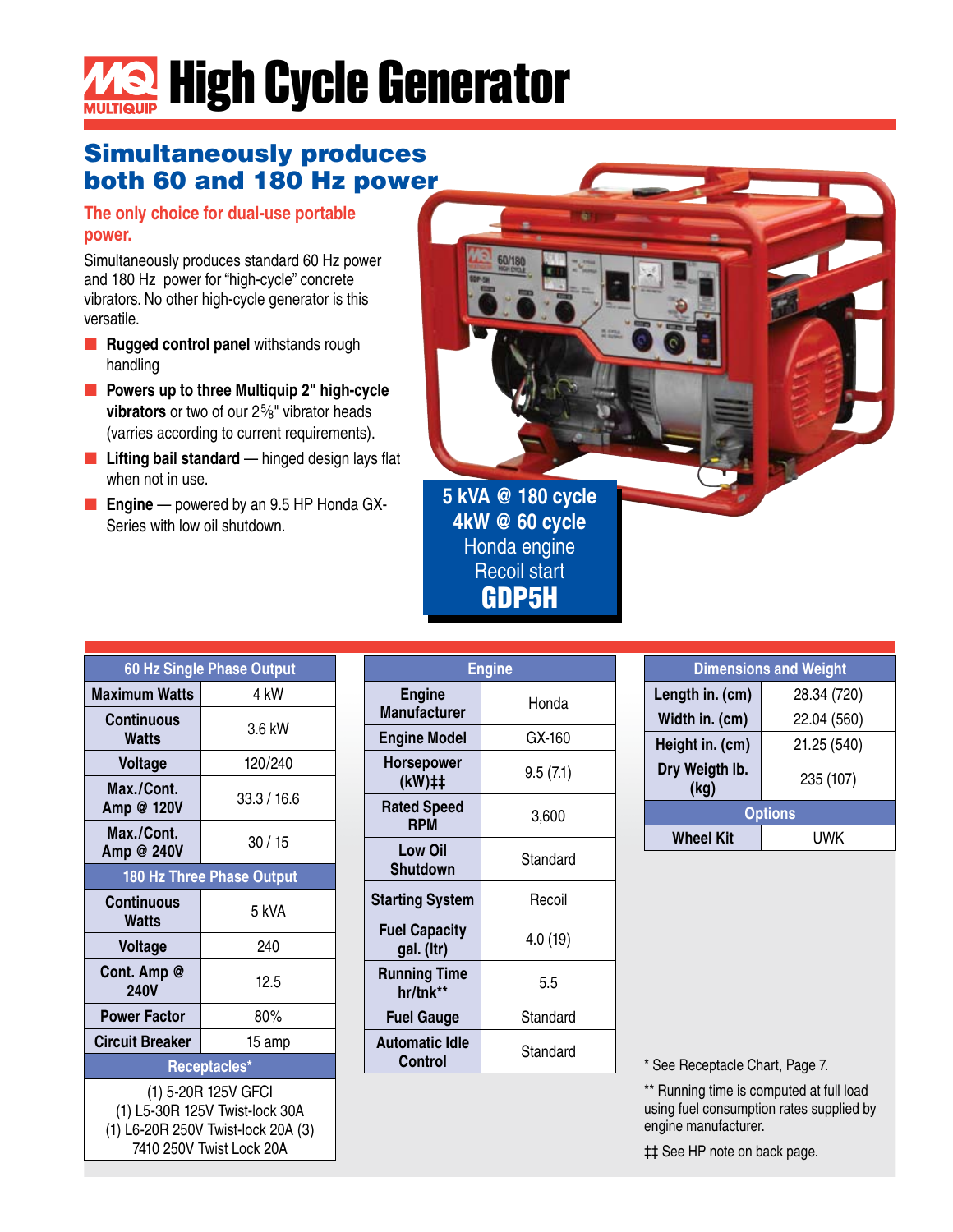# **Portable Welders**

### **Battery-powered welder**

- **Portable, powerful design with true DC power**
- **Up to 180 amps of welding power**

### **Gasoline-powered welders**

- Permanent magnet alternator design reduces overall weight.
- **Simultaneous welding and AC output.**
- **Compact in size** easily fits on your service truck or in the basket of high-reach equipment.
- **Powered by Honda gas engines** with idle control and low oil shutdown standard.

### **Diesel-powered welders**

- **Kubota diesel engines** reduce fuel cost and provide years of trouble-free operation.
- **CC and CV welding capability** on selected models.
- **Optional remote control** on 225 amp and larger machines
- Simultaneous welding and AC output.
- **Three-year/3,000 hour parts and labor warranty on 225** amp and larger machines.





**180 amp welder** Battery powered BDW180MC

223



**300 amp welder 10 kW AC output** Kubota diesel engine DLW300ES

E



**180 amp welder 3 kW AC output** Honda engine/elect. start GAW180HE



**225 amp welder 6 kW AC output** Kubota diesel engine SDW225SS

> **500 amp welder 3 kW AC output** Kubota diesel engine DAW500ES



*Some units shown on optional highway-ready trailers. For more information, please see our full-line welder brochure.*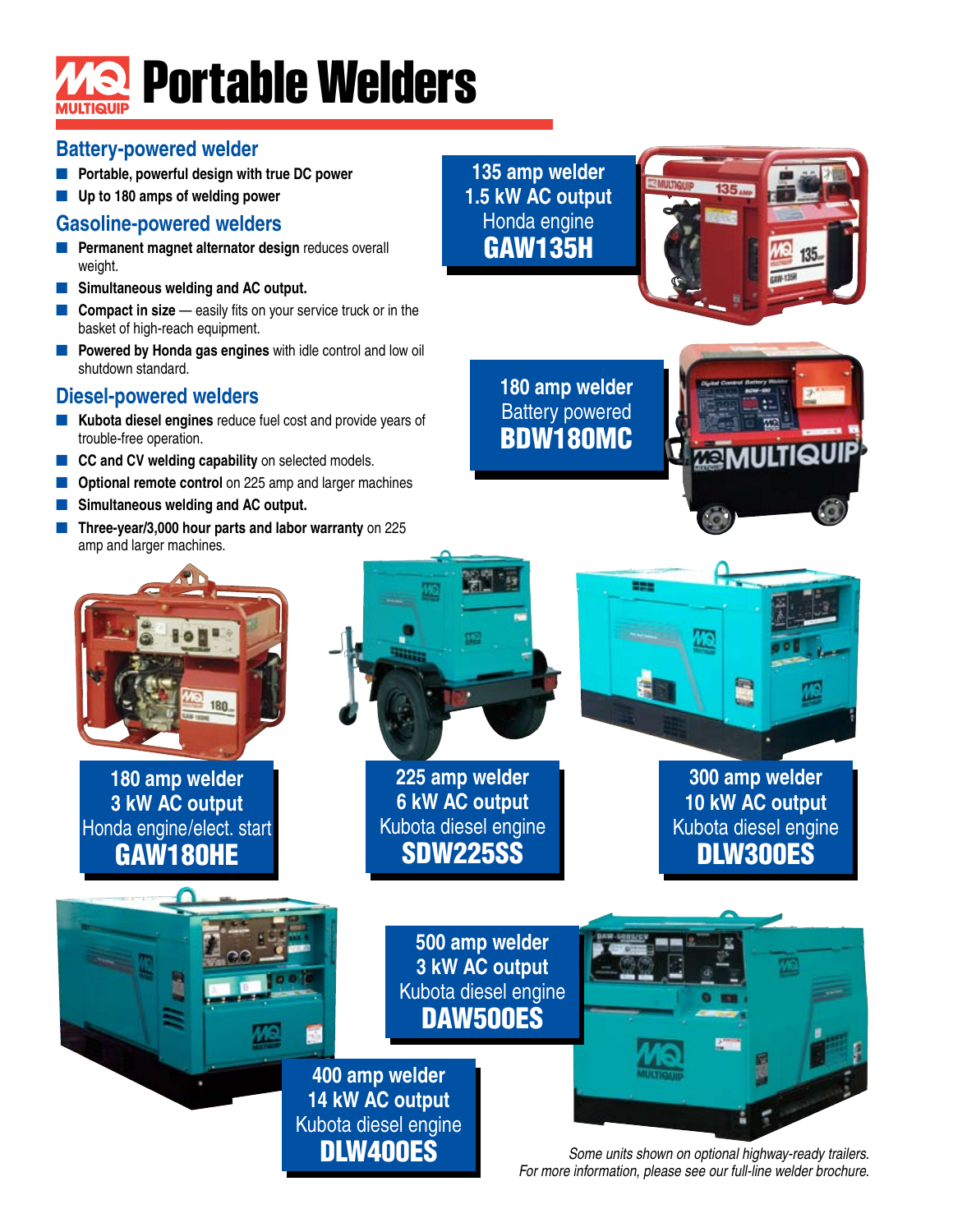# **Portable Welder Specifications**

| <b>MODEL</b>                                                                          | <b>GAW135H</b>   | BDW180MC                         | GAW180HE         | <b>SDW225SS</b>           | DLW300ES                 | DLW400ES                 | <b>DAW500S</b>           |  |  |  |
|---------------------------------------------------------------------------------------|------------------|----------------------------------|------------------|---------------------------|--------------------------|--------------------------|--------------------------|--|--|--|
| <b>WELDER FEATURES</b>                                                                |                  |                                  |                  |                           |                          |                          |                          |  |  |  |
| <b>DC Voltage</b>                                                                     | 25.2             | 26.8                             | 26.8             | 15-28CV, 28CC             | 31CC                     | 34.2x27CC                | 16-40CV, 38CC            |  |  |  |
| <b>DC Current</b>                                                                     | 135CC            | 170CC                            | <b>180CC</b>     | 225CC/CV                  | 300CC                    | 400CC/CV<br>2x200CC/CV   | 500CC/CV                 |  |  |  |
| 100% Duty Cycle @ 100%, amps                                                          | 40% @ 135A       | 40% @ 120A                       | 50% @ 180A       | 200                       | 280                      | 350/2x175                | 350                      |  |  |  |
| <b>Current Range, amps</b>                                                            | 40-135           | 30-180                           | 50-180           | 50-225                    | 35-300                   | 70-400, 2x35-200         | 40-500                   |  |  |  |
| DC Current - Constant Voltage                                                         | N/A              | N/A                              | N/A              | Standard                  | N/A                      | Standard                 | Standard                 |  |  |  |
| DC Current - Constant Current                                                         | Standard         | Standard                         | Standard         | Standard                  | Standard                 | Standard                 | Standard                 |  |  |  |
| Welding Process — SMAW                                                                | Standard         | Standard                         | Standard         | Standard                  | Standard                 | Standard                 | Standard                 |  |  |  |
| <b>Welding Process — FCAW</b>                                                         | Standard         | N/A                              | Standard         | Standard                  | Standard                 | Standard                 | Standard                 |  |  |  |
| <b>Welding Process — GMAW</b>                                                         | N/A              | N/A                              | N/A              | Standard                  | Standard                 | Standard                 | Standard                 |  |  |  |
| <b>Welding Process — GTAW</b>                                                         | N/A              | Standard                         | Standard         | Standard                  | Standard                 | Standard                 | Standard                 |  |  |  |
| Welding Process — ACAC                                                                | N/A              | N/A                              | N/A              | Standard                  | Standard                 | Standard                 | Standard                 |  |  |  |
| <b>AC OUTPUT</b>                                                                      |                  |                                  |                  |                           |                          |                          |                          |  |  |  |
| Maximum Output - AC kW Single Phase                                                   | 1.5              | N/A                              | 3.0              | 6                         | 10                       | 14                       | 3                        |  |  |  |
| Cycle                                                                                 | 60               | N/A                              | 60               | 50/60                     | 50/60                    | 50/60                    | 50/60                    |  |  |  |
| Voltage                                                                               | 120              | N/A                              | 120              | 120/240                   | 120/240                  | 120/240                  | 120                      |  |  |  |
| Amperage                                                                              | 15               | N/A                              | 25               | 50/25                     | 87/44                    | 116/58                   | 25                       |  |  |  |
| <b>Voltage Regulation</b>                                                             | 3%               | N/A                              | 3%               | 2%                        | 1.5%                     | 1.5%                     | 7%                       |  |  |  |
| Receptacles (see chart below)                                                         | А                | N/A                              | A, C             | A, C, F                   | E, C, H, A               | A, C, E, H               | A, C                     |  |  |  |
| <b>ENGINE FEATURES</b>                                                                |                  |                                  |                  |                           |                          |                          |                          |  |  |  |
| <b>Engine Model</b>                                                                   | Honda GX200      | (5) 12V-12Ah<br><b>Batteries</b> | Honda GX340      | Kubota Z482               | Kubota D722              | Kubota V1205             | Kubota D-1703            |  |  |  |
| No. Cylinders; HP‡‡; RPM                                                              | 1; 6.5; 3600     | N/A                              | 1; 9.5; 3600     | 2; 12.3; 3600             | 3; 19; 3600              | 4; 31.5; 3600            | 3; 34.5; 2800            |  |  |  |
| <b>Fuel Type</b>                                                                      | Gasoline         | N/A                              | Gasoline         | Diesel                    | Diesel                   | Diesel                   | Diesel                   |  |  |  |
| Fuel Tank Capacity - gal.                                                             | 1.6              | N/A                              | 3.7              | 6.6                       | 9.5                      | 11.1                     | 12.0                     |  |  |  |
| Fuel Consumption at rated load — gph                                                  | 0.46             | N/A                              | 0.93             | 0.6                       | 1.1                      | 1.5                      | 1.3                      |  |  |  |
| <b>Electric Start, Idle Switch</b>                                                    | Recoil w/Idle    | N/A                              | Standard         | Standard                  | Standard                 | Standard                 | Standard                 |  |  |  |
| <b>GENERAL FEATURES</b>                                                               |                  |                                  |                  |                           |                          |                          |                          |  |  |  |
| Simultaneous Use - AC/DC                                                              | No               | N/A                              | Standard         | Standard                  | Standard                 | Standard                 | Standard                 |  |  |  |
| Noise Level - dBA @ 23 feet                                                           | 76               | N/A                              | 76               | 68.7                      | 59                       | 70                       | 72                       |  |  |  |
| <b>Lifting Bale</b>                                                                   | N/A              | N/A                              | Standard         | Standard                  | Standard                 | Standard                 | Standard                 |  |  |  |
| External Drains - Water                                                               | N/A              | N/A                              | N/A              | Standard                  | Standard                 | Standard                 | Standard                 |  |  |  |
| External Drains — Oil, Fuel                                                           | N/A              | N/A                              | N/A              | Standard                  | Standard                 | Standard                 | Standard                 |  |  |  |
| Automatic Safety Shutdown — Oil<br><b>Pressure</b>                                    | Oil Level        | N/A                              | Oil Level        | Standard                  | Standard                 | Standard                 | Standard                 |  |  |  |
| Automatic Safety Shutdown — Water<br>Temperature                                      | N/A (Air Cooled) | N/A                              | N/A (Air Cooled) | Standard                  | Standard                 | Standard                 | Standard                 |  |  |  |
| Automatic Safety Shutdown - Thermal<br><b>Switch DC</b>                               | N/A              | N/A                              | N/A              | Standard                  | Standard                 | Standard                 | Standard                 |  |  |  |
| Automatic Safety Shutdown - Low<br><b>Battery Charge</b>                              | N/A              | N/A                              | N/A              | Standard                  | N/A                      | N/A                      | Standard                 |  |  |  |
| <b>DIMENSIONS AND WEIGHT</b>                                                          |                  |                                  |                  |                           |                          |                          |                          |  |  |  |
| Dimensions - L x W x H in.                                                            | 21.8 x 17.8 x 19 | 20.5 x 11.8 x 17.5               | 27.5 x 22 x 23.8 | 45 x 26 x 31              | 50 x 27 x 32             | 61 x 29 x 34             | 53 x 33 x 34             |  |  |  |
| Dry Weight Ibs.                                                                       | 114              | 129                              | 239              | 706                       | 842                      | 1,090                    | 1,025                    |  |  |  |
| <b>OPTIONS</b>                                                                        |                  |                                  |                  |                           |                          |                          |                          |  |  |  |
| <b>Trailers</b>                                                                       | N/A              | N/A                              | N/A              | LTRL-10W*;<br>TRLR-MPXF** | TRLR-10W;<br>TRLR-MPXF** | TRLR-MP; TRLR-<br>MPXF** | TRLR-MP; TRLR-<br>MPXF** |  |  |  |
| <b>Wheel Kit</b>                                                                      | <b>UWK</b>       | Standard                         | <b>UWK</b>       | N/A                       | N/A                      | N/A                      | N/A                      |  |  |  |
| <b>Remote Control</b>                                                                 | N/A              | N/A                              | N/A              | Optional                  | Optional                 | Optional                 | Optional                 |  |  |  |
| *Doguiroo adaptar kit ** TDLD MDVE hoo built in 28 gallop fuel goll. ++Coo HD note on |                  |                                  |                  |                           |                          |                          |                          |  |  |  |

*\*Requires adapter kit. \*\* TRLR-MPXF has built-in 28 gallon fuel cell ‡‡See HP note on back page*

**Welders Warranty:** Models rated at 180 amps and below include a **two-year warranty** covering parts and labor.

Models rated at 225 amps and above include a **three-year (or 3,000 hours) warranty** covering parts and labor. Contact Multiquip for complete warranty information.